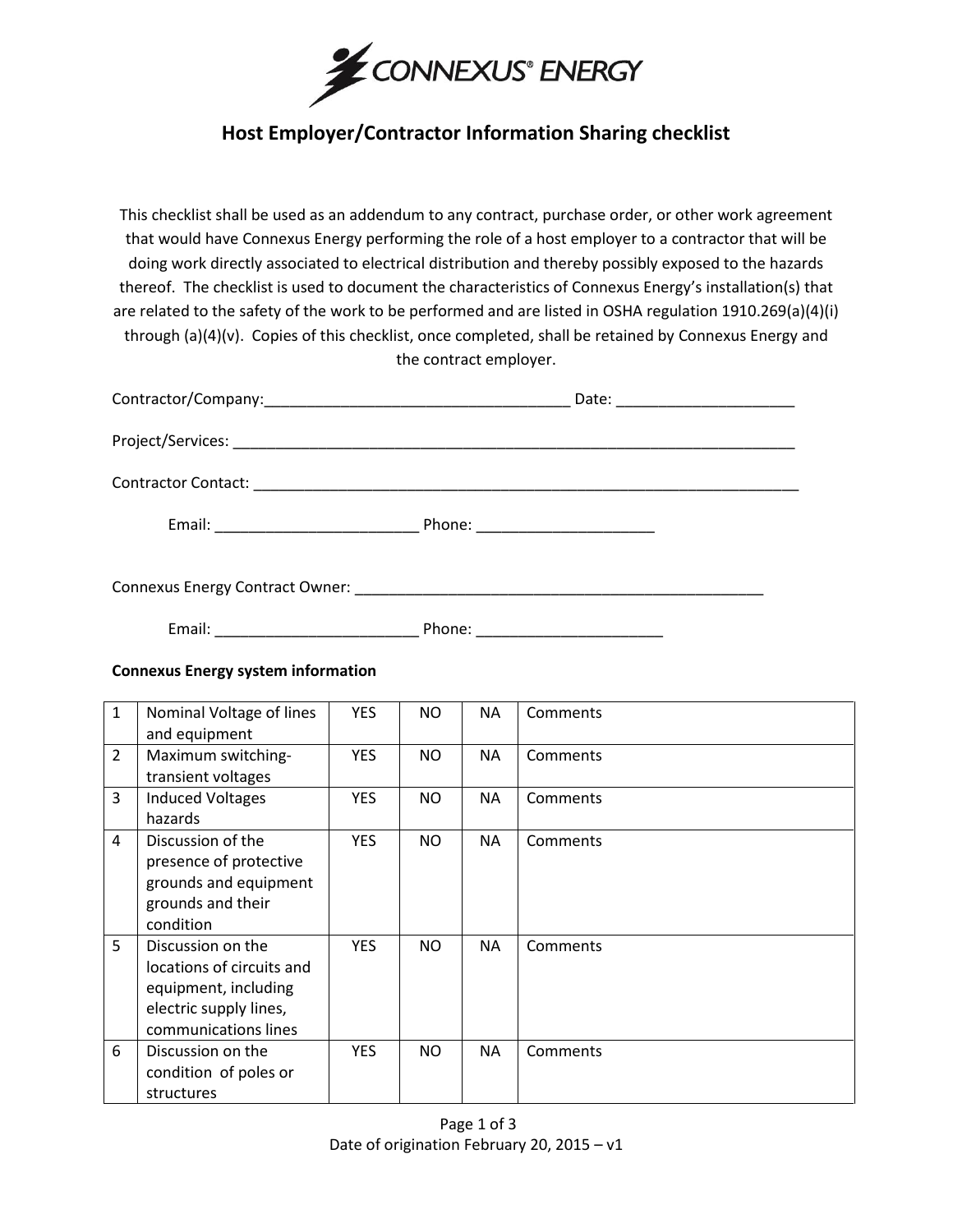

| $\overline{7}$ | Discuss environmental<br>conditions relating to<br>work safety (Steam, gas<br>lines, high temp<br>surfaces, walking<br>working surfaces, high<br>noise areas, and other<br>work being performed in<br>the area.                | <b>YES</b> | <b>NO</b> | <b>NA</b> | Comments |
|----------------|--------------------------------------------------------------------------------------------------------------------------------------------------------------------------------------------------------------------------------|------------|-----------|-----------|----------|
| 8              | Will enclosed spaces be<br>entered as a permit<br>required confined<br>space?                                                                                                                                                  | <b>YES</b> | <b>NO</b> | <b>NA</b> | Comments |
| 9              | Discuss M.A.D. for work<br>being performed                                                                                                                                                                                     | <b>YES</b> | <b>NO</b> | <b>NA</b> | Comments |
| 10             | <b>Exposure to electric</b><br>flame or arc?                                                                                                                                                                                   | <b>YES</b> | <b>NO</b> | <b>NA</b> | Comments |
| 11             | What is the estimated<br>incident energy from an<br>electric arc?                                                                                                                                                              | <b>YES</b> | <b>NO</b> | <b>NA</b> | Comments |
| 12             | Are devices designed to<br>open or close circuits<br>under load?                                                                                                                                                               | <b>YES</b> | <b>NO</b> | <b>NA</b> | Comments |
| 13             | Discuss all known<br>sources of electrical<br>energy (including back<br>feed) supplying the<br>electric circuits                                                                                                               | <b>YES</b> | <b>NO</b> | <b>NA</b> | Comments |
| 14             | Do protective grounds<br>have adequate carrying<br>capacity?                                                                                                                                                                   | <b>YES</b> | <b>NO</b> | <b>NA</b> | Comments |
| 15             | Is there a possibility of<br>hazardous transfer of<br>potential should a fault<br>occur?                                                                                                                                       | <b>YES</b> | <b>NO</b> | <b>NA</b> | Comments |
| 16             | Does the Contractor<br>request other<br>information about the<br>design and operation of<br>Connexus Energy's<br>installation(s) that is<br>known and related to<br>the protection of the<br>contract employer's<br>employees? | <b>YES</b> | <b>NO</b> | <b>NA</b> | Comments |